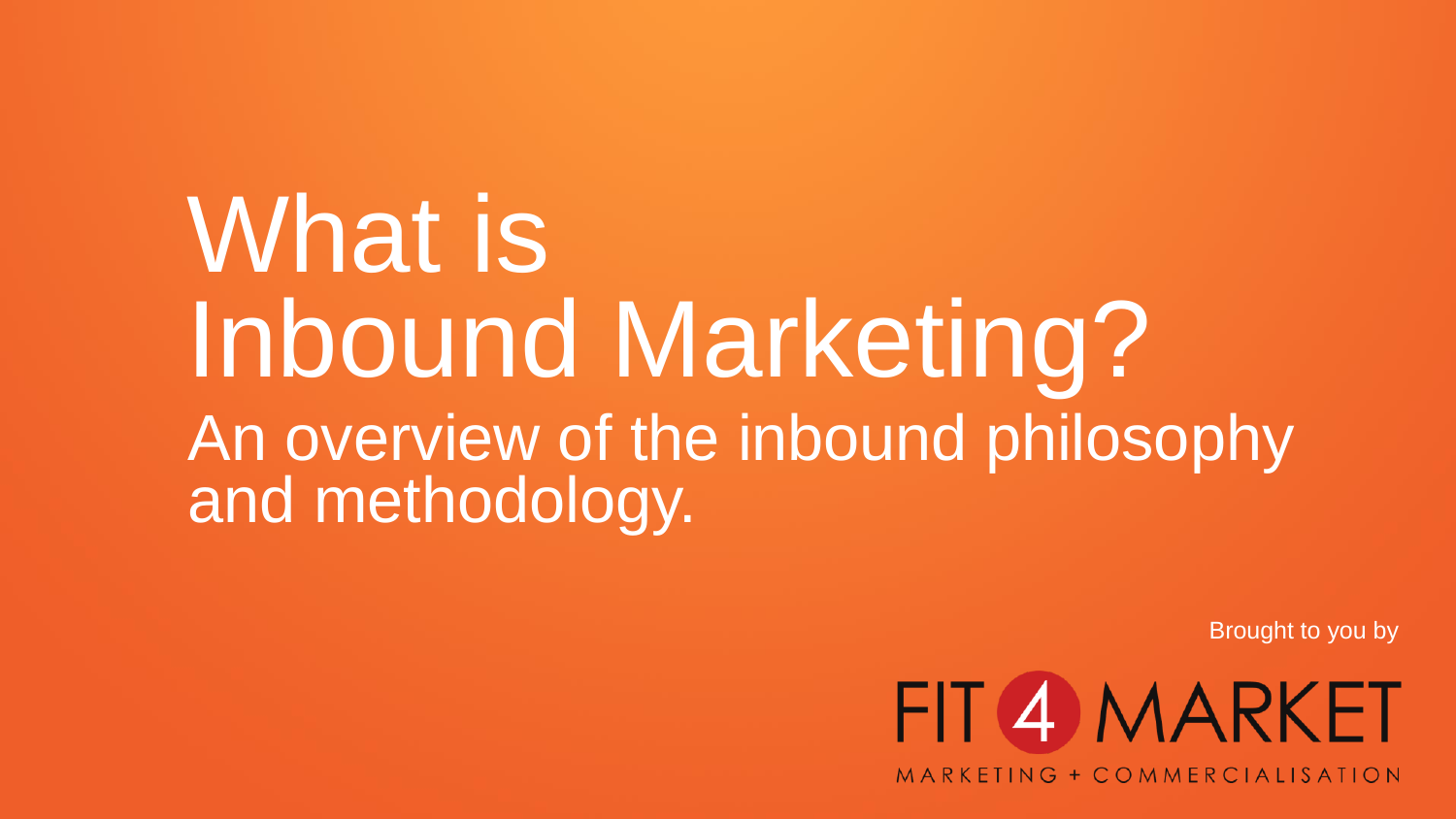# Contents.

1 What is Inbound Marketing?

2 The Philosophy: Why Inbound works.

3 The Methodology: How Inbound works.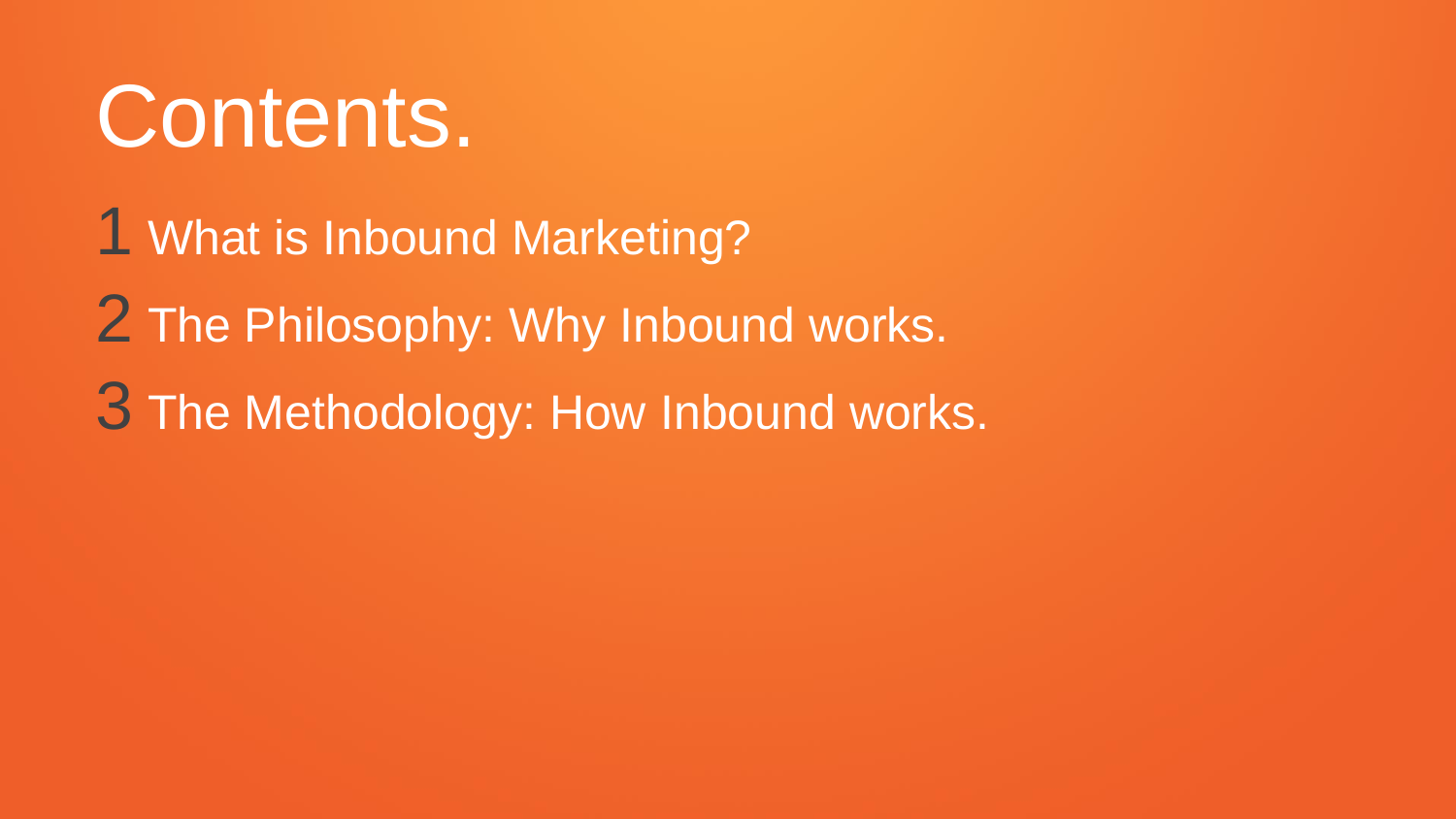# 1 What is<br>1 Inbound Marketing?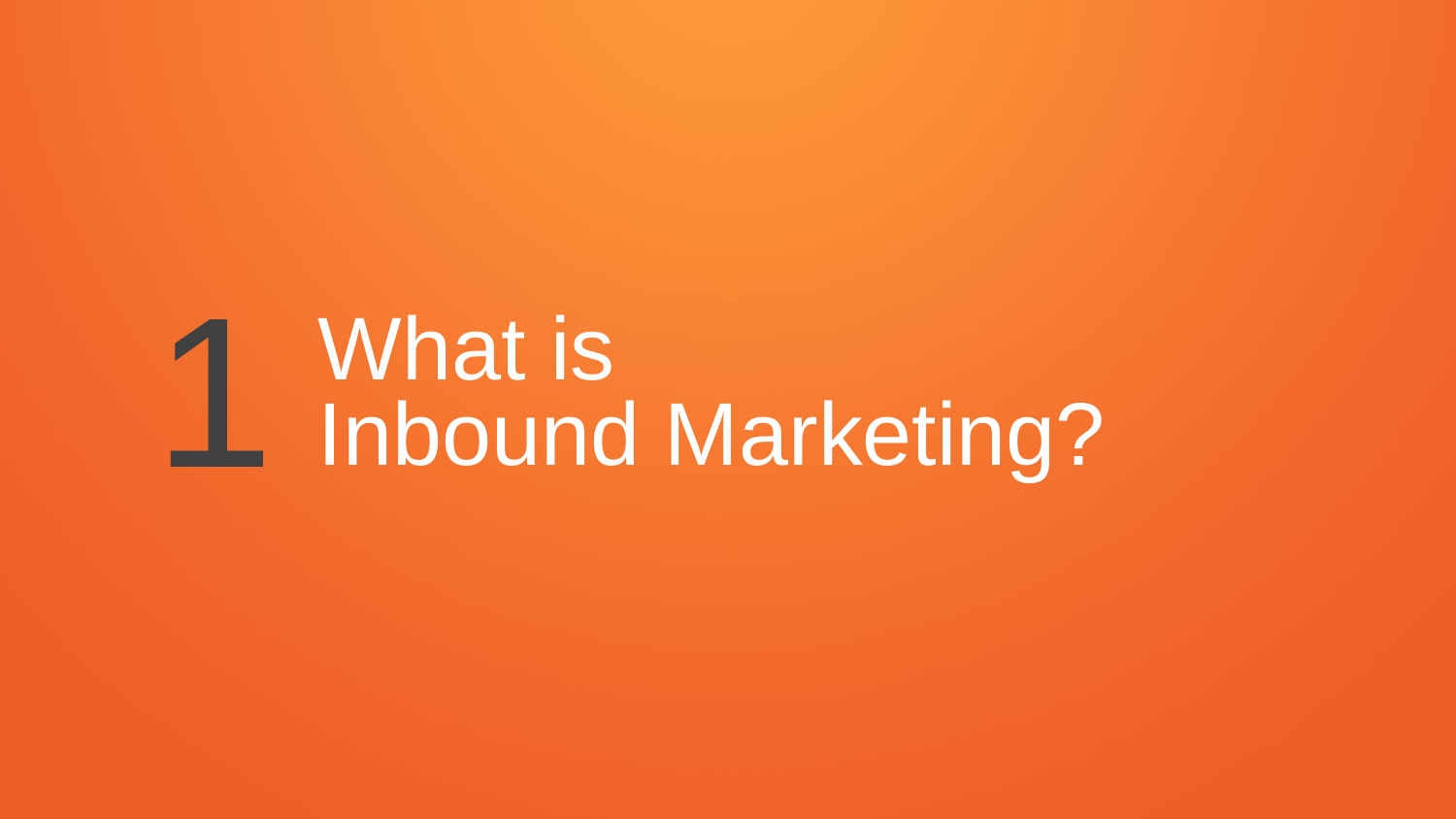### What is Inbound Marketing?

Instead of buying ads, buying email lists or cold calling, inbound marketing focuses on creating educational content that pulls people toward your website where they can learn more about what you sell on their own accord.

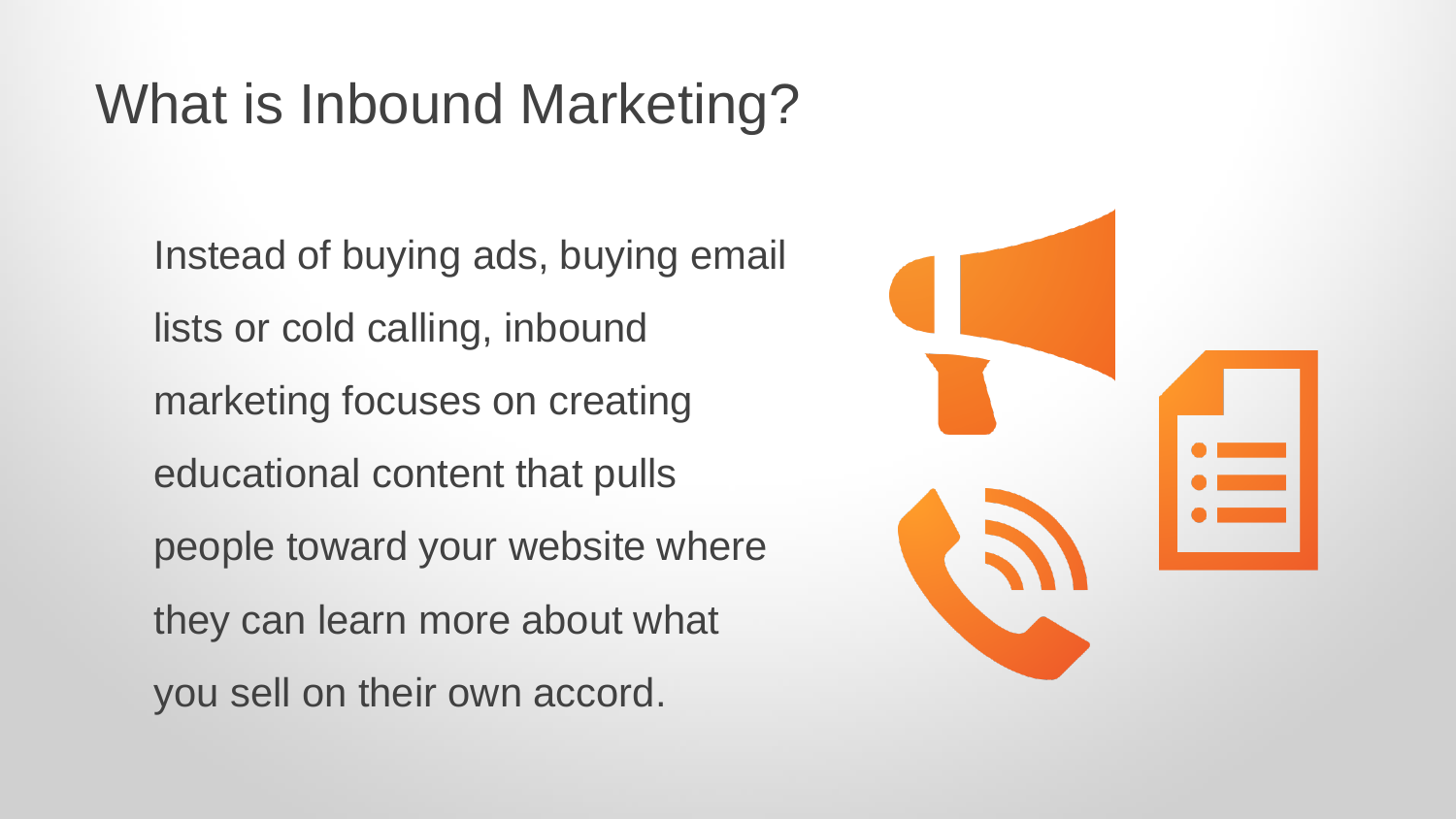#### Inbound is an approach to marketing that reaches today's consumer.

Get found by qualified leads online with content (website pages, blog articles, social messages) optimized for search and social media.



Understand what content pulls your buyers through the sales funnel, and use that context to personalize your marketing at scale.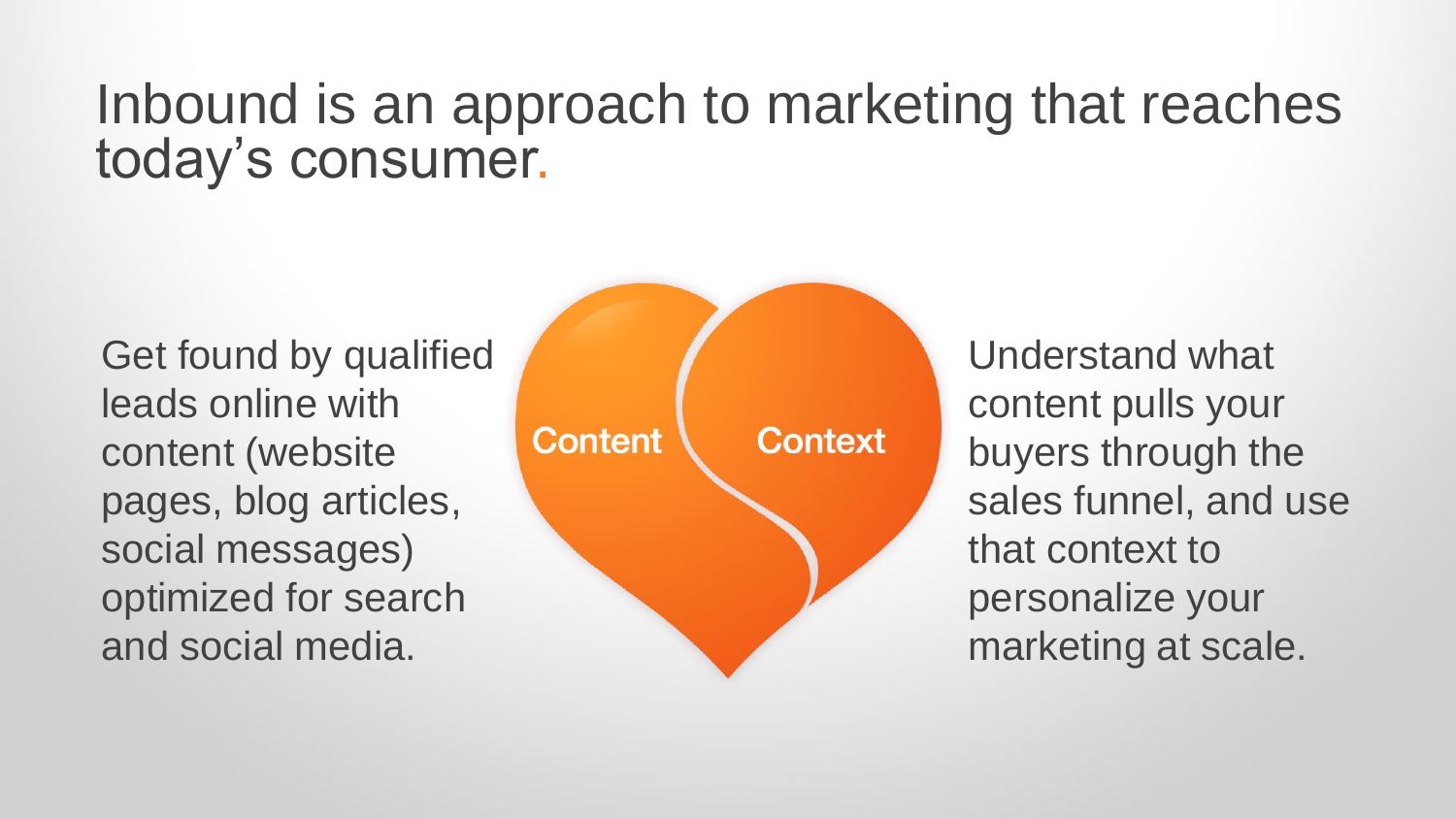#### Inbound Marketing can be understood in three ways:

- 1. Inbound as a **philosophy**  (the "WHY?");
- 2. Inbound as a **methodology**  (the "HOW?"); and
- 3. Inbound as a **tool set**  (the "PLAYBOOK").



TOOL SET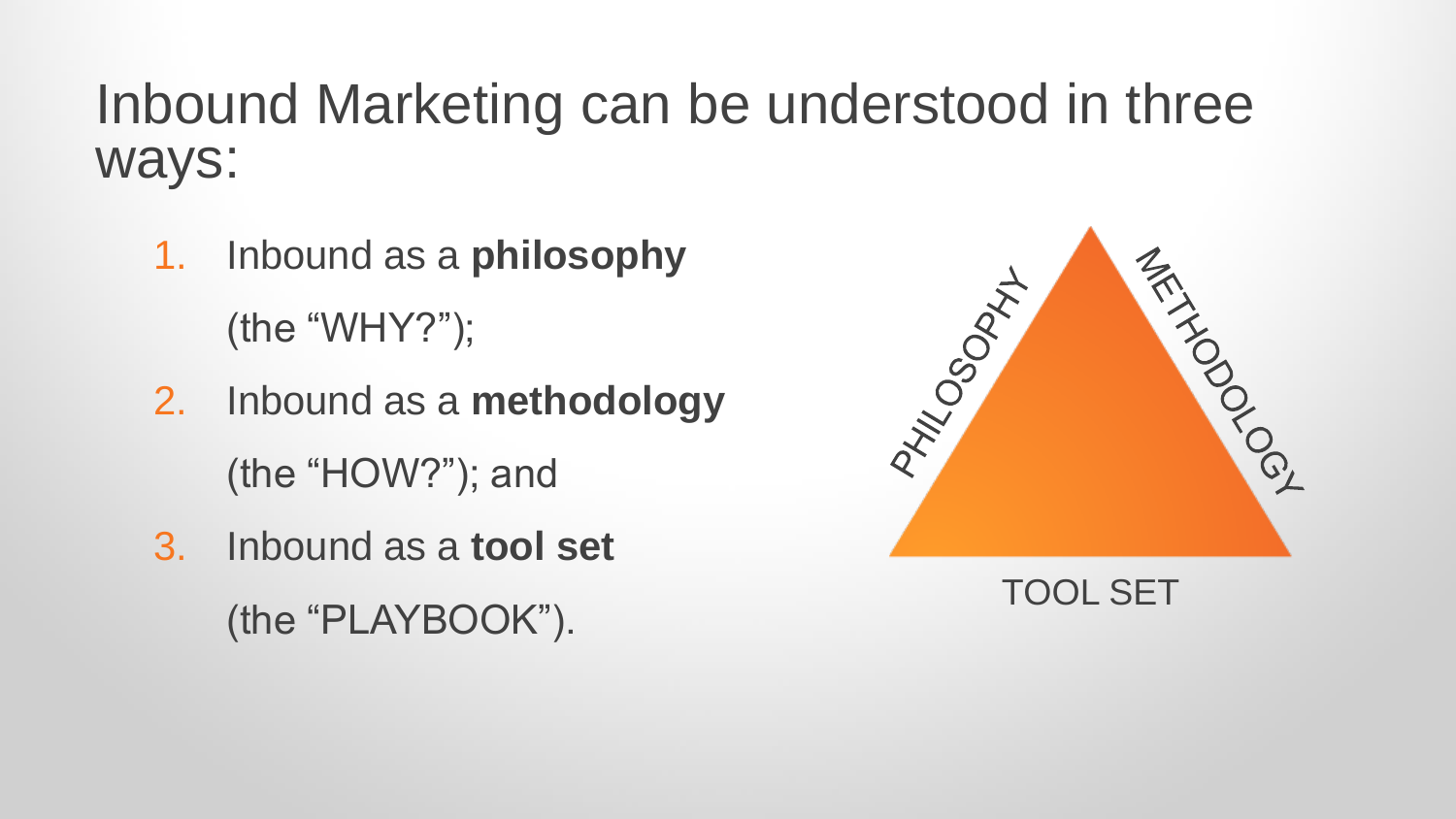# 2 The Philosophy:<br>2 Why Inbound works.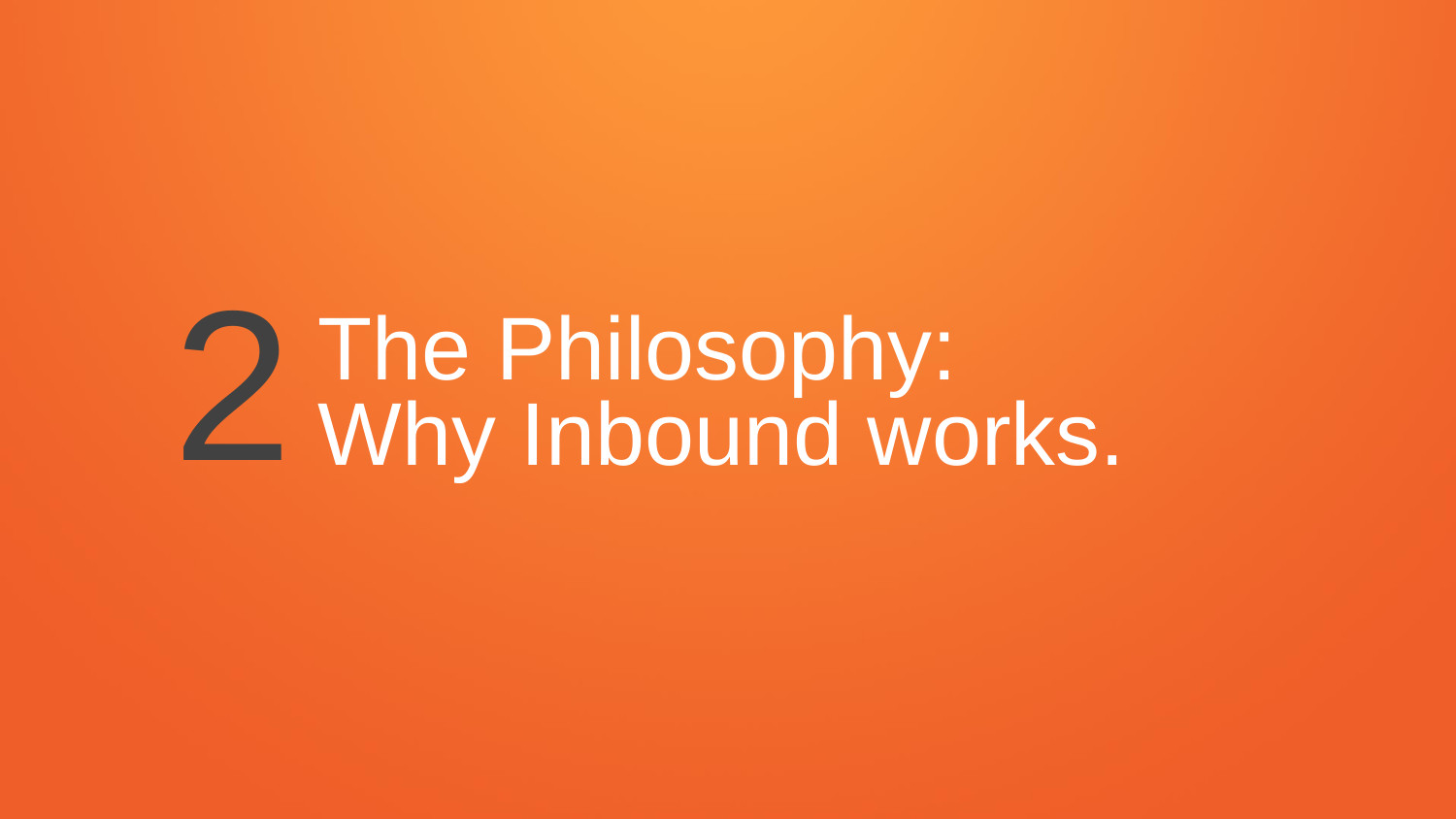#### Inbound as a philosophy.

Inbound marketing is a philosophy based on the truth that consumers buy differently today than they did 10 years ago.

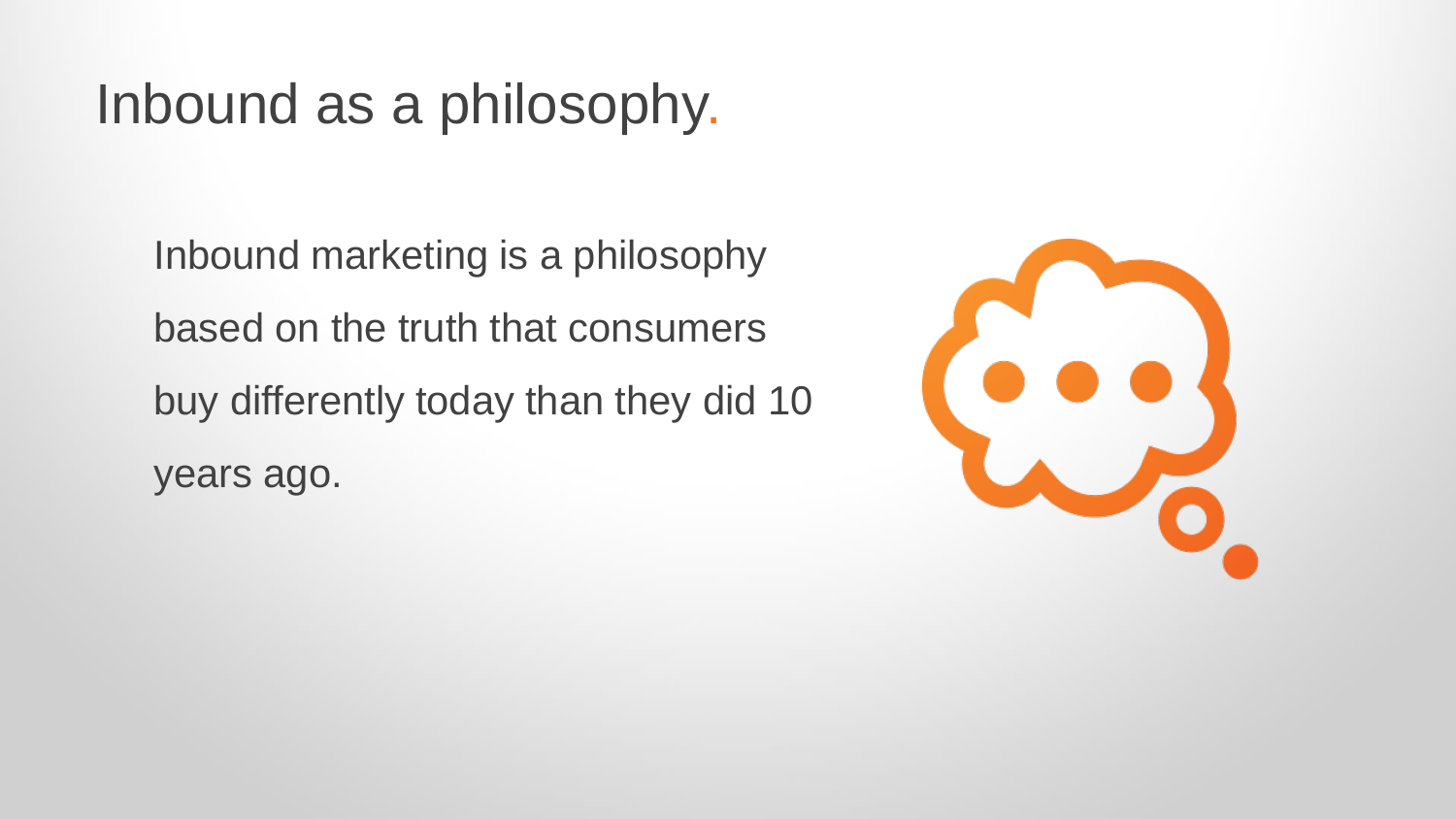## Think about it.

#### **PRE-INTERNET.**



- **Buyer:** Relatively uninformed.
- **Buyer Journey:** Linear.
- **Marketing Playbook:**  Interrupt (cold calls and advertising).

#### • **Buyer:** Well-informed.

- **Buyer Journey:** Fluid and random. Starts with Google.
- **Marketing Playbook:**

Thought leadership through content creation.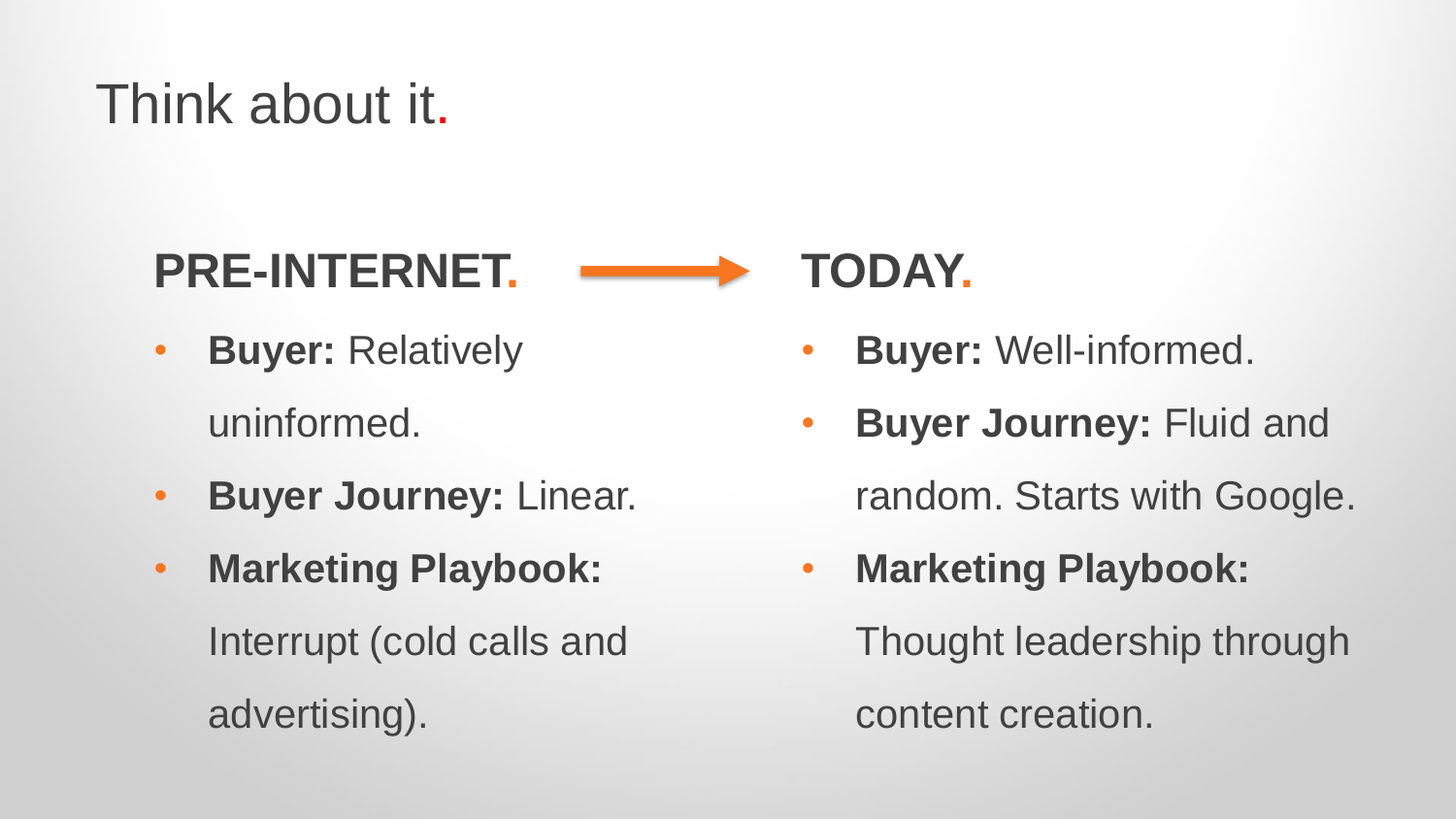#### How did this transformation take place?

There are two major reasons why customers are skeptical, and why interruptive advertising and cold calling aren't nearly as effective as they once were …

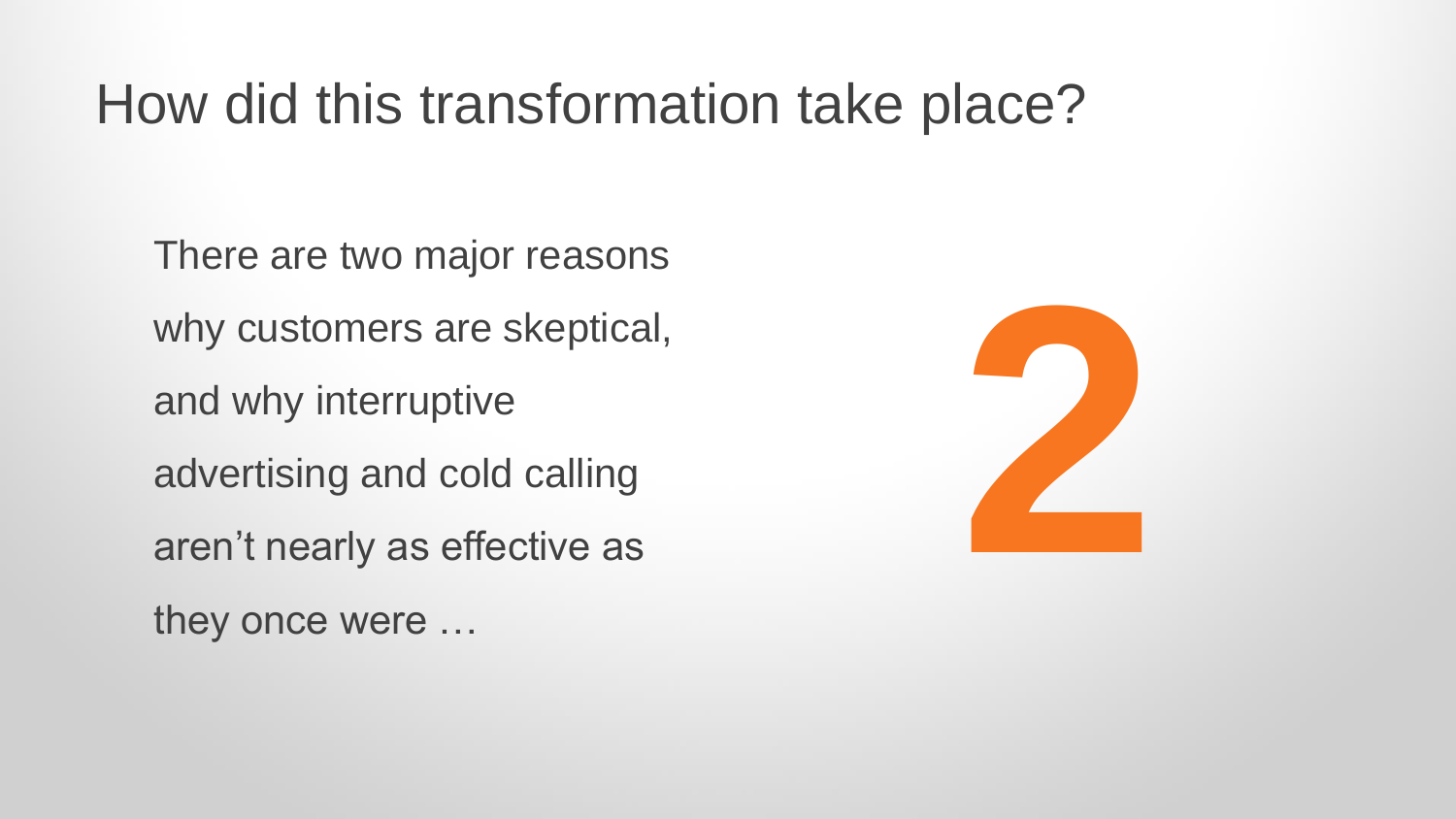#### Why interruption doesn't work: Reason number one.

**The Proliferation of Media**:

The media landscape has become insanely cluttered. There's a magazine, TV channel, radio station, and a gazillion websites for every conceivable interest.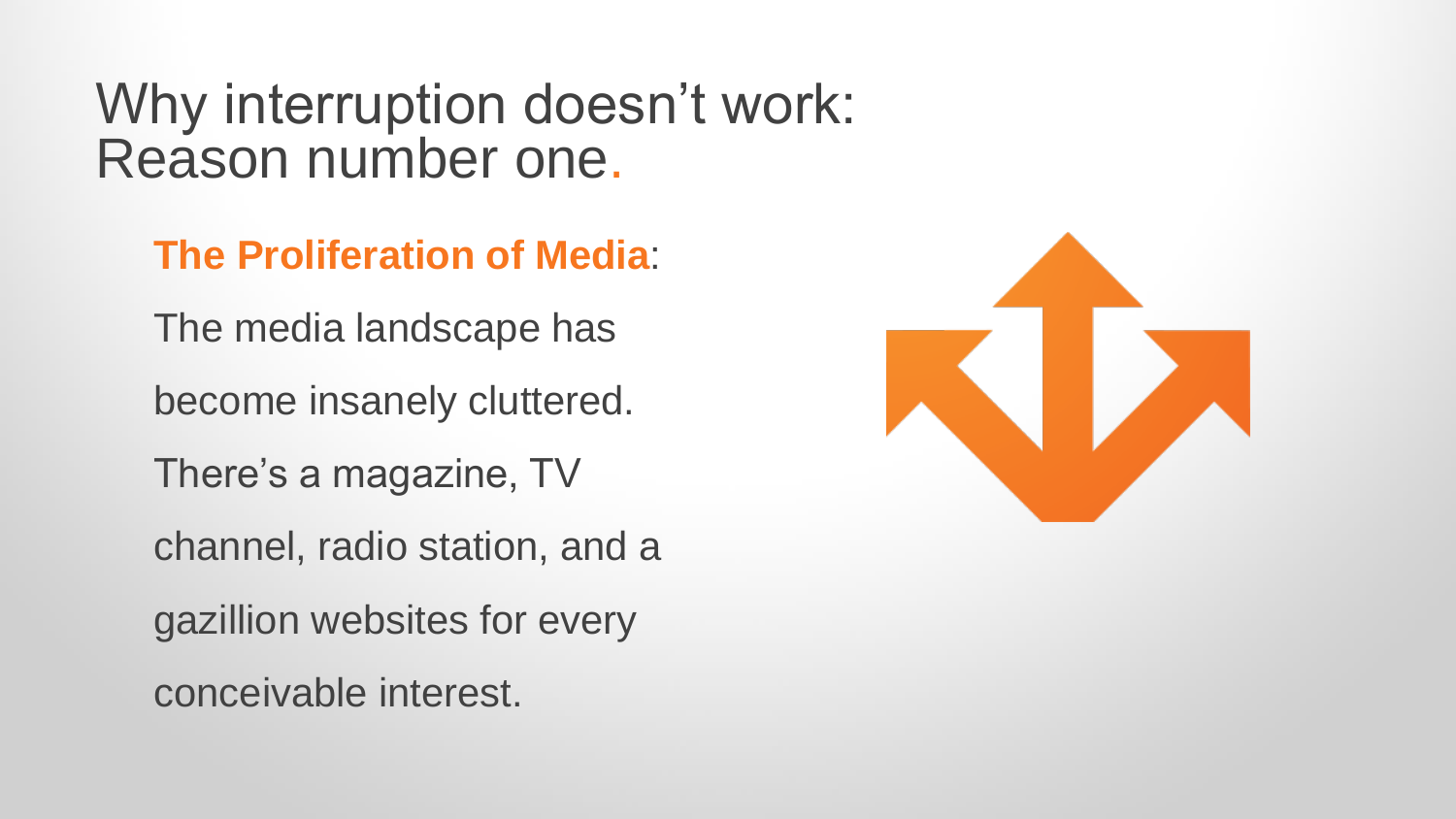Why interruption doesn't work: Reason number three.

#### **Technology Empowered the Consumer**:

Consumers gained access to tools and

information that enabled them to dodge

interruptive messages and instead seek

out information when they're ready.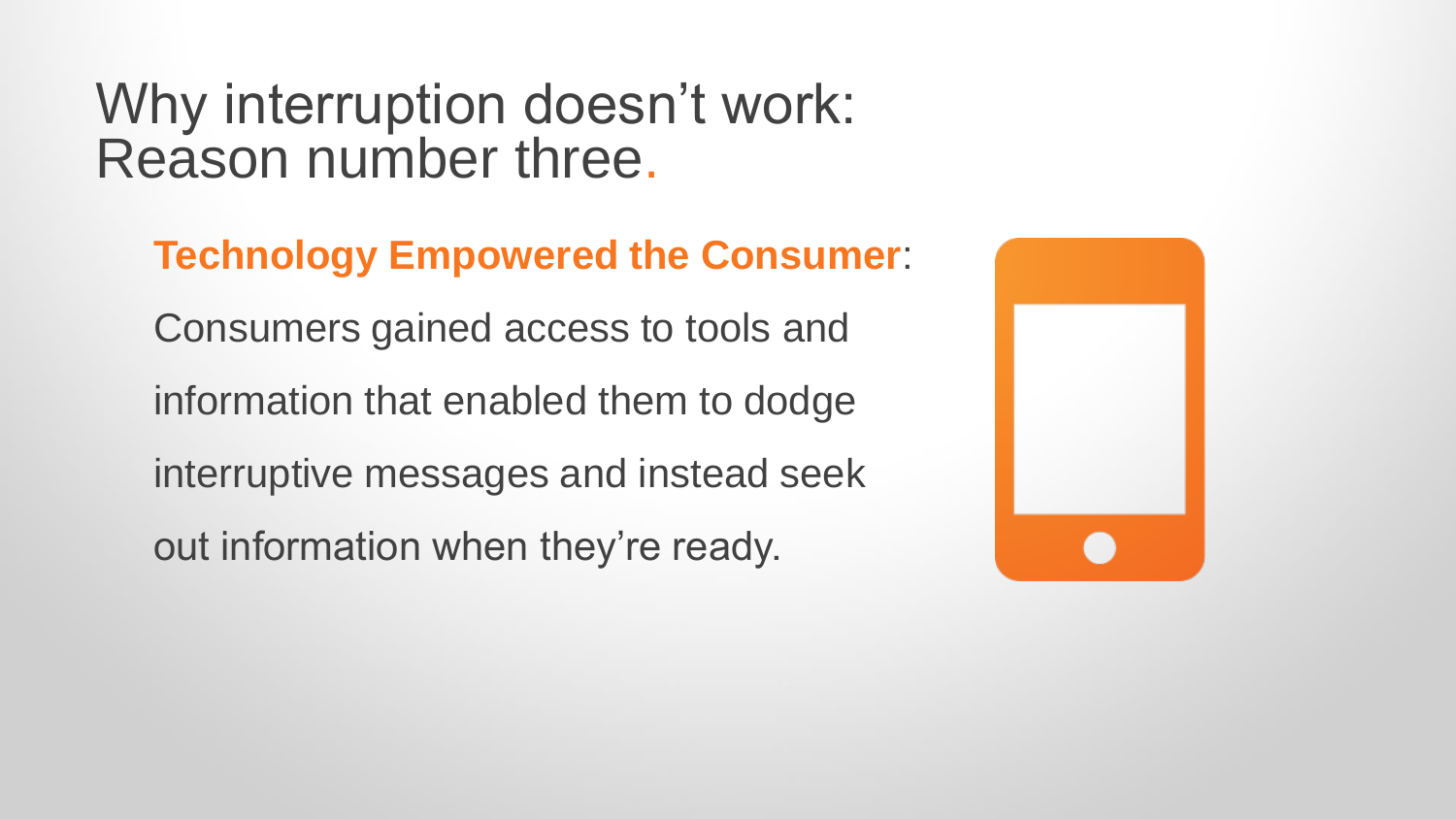#### That is why permission became more effective than interruption.

By aligning the content you publish with your customer's interests, you can earn permission to market to prospects that you can convert into leads, close into customers, and delight to the point they come promoters of your business.

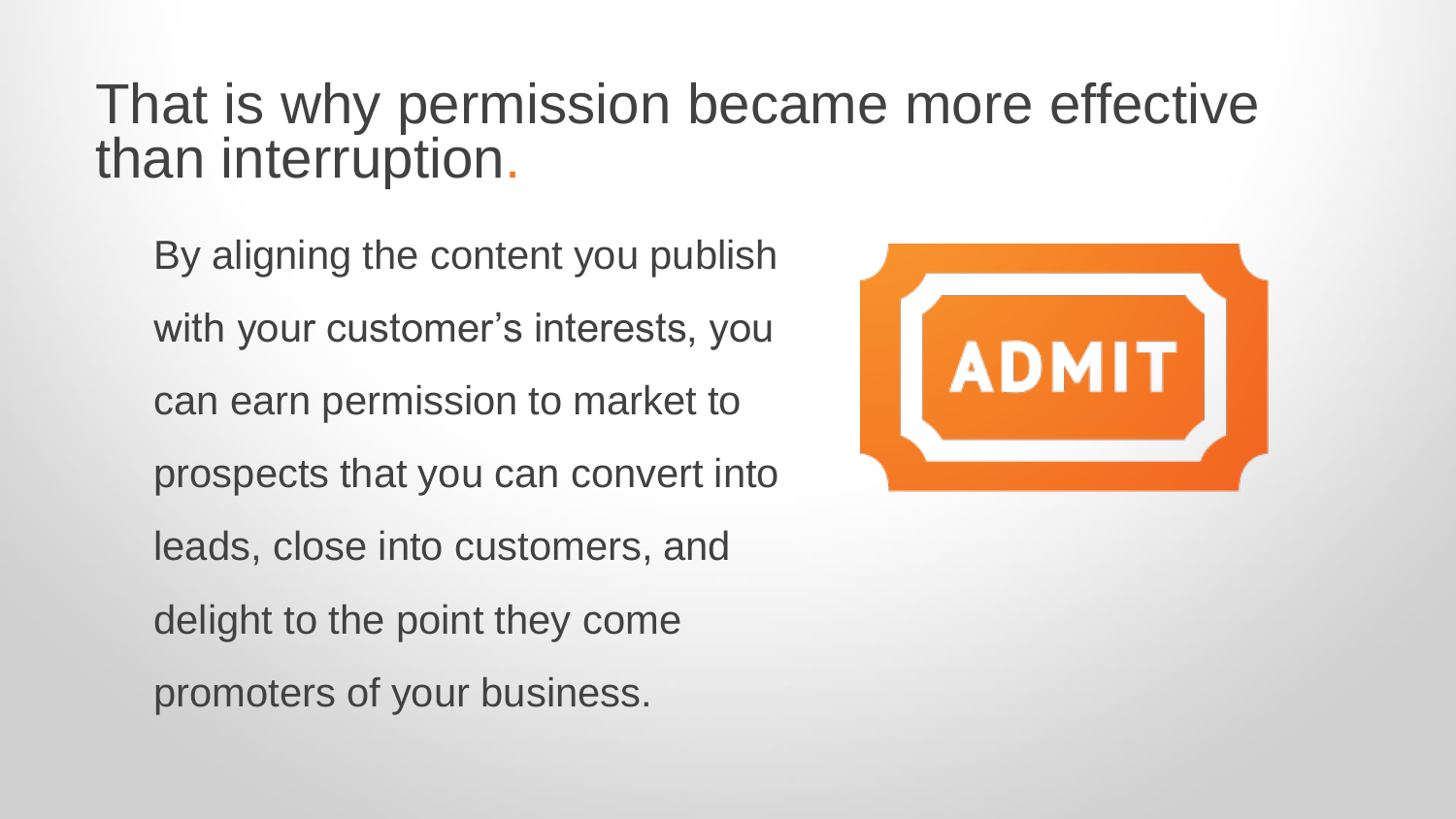There are several major themes of inbound, permission-based marketing. Let's talk about them.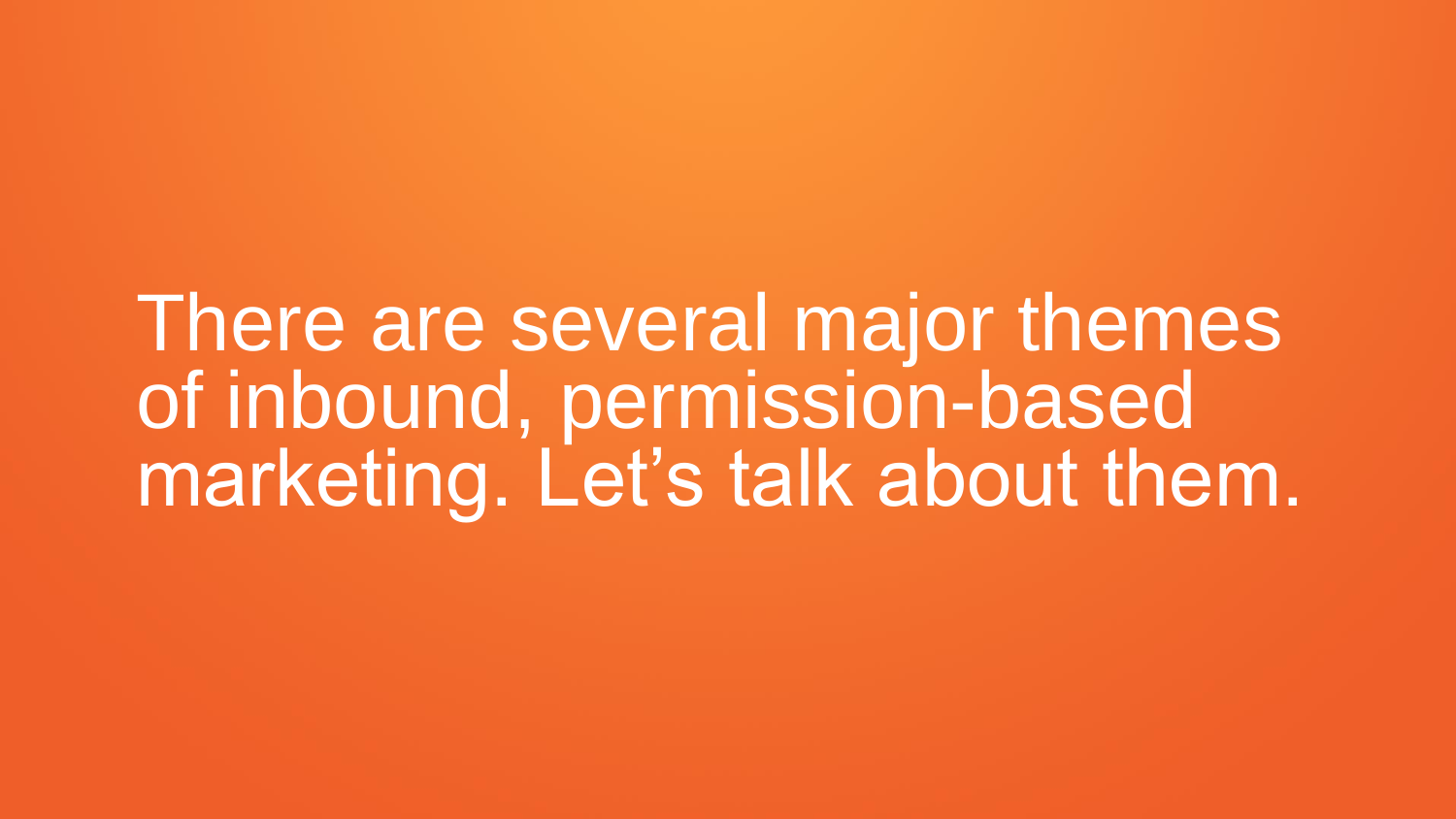#### Content creation.

You create targeted content that answers your customer's basic questions and needs, and you share that content far and wide.

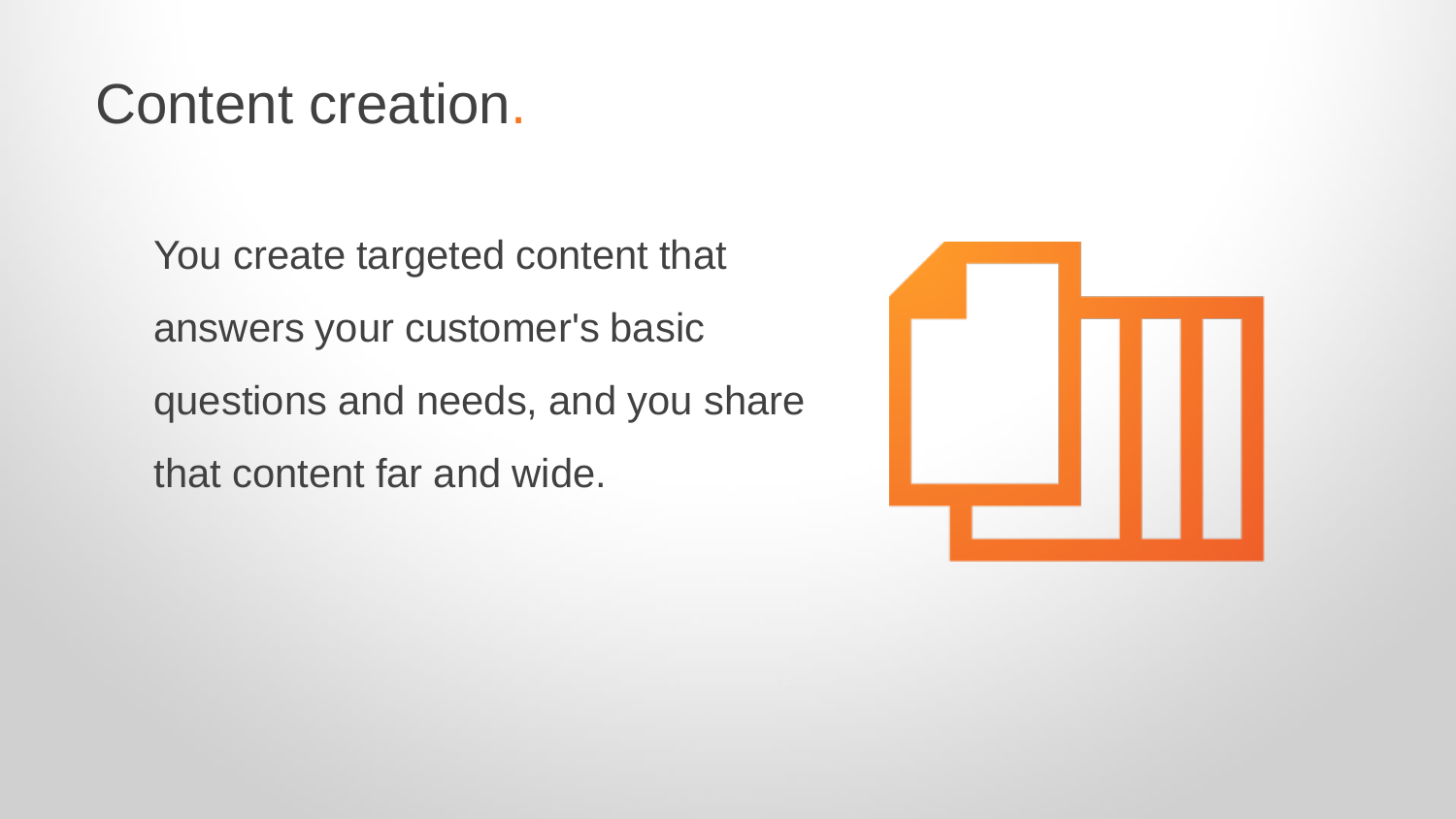### Lifecycle marketing.

You recognize that people go through stages as they interact with your company, and that each stage requires different marketing actions.

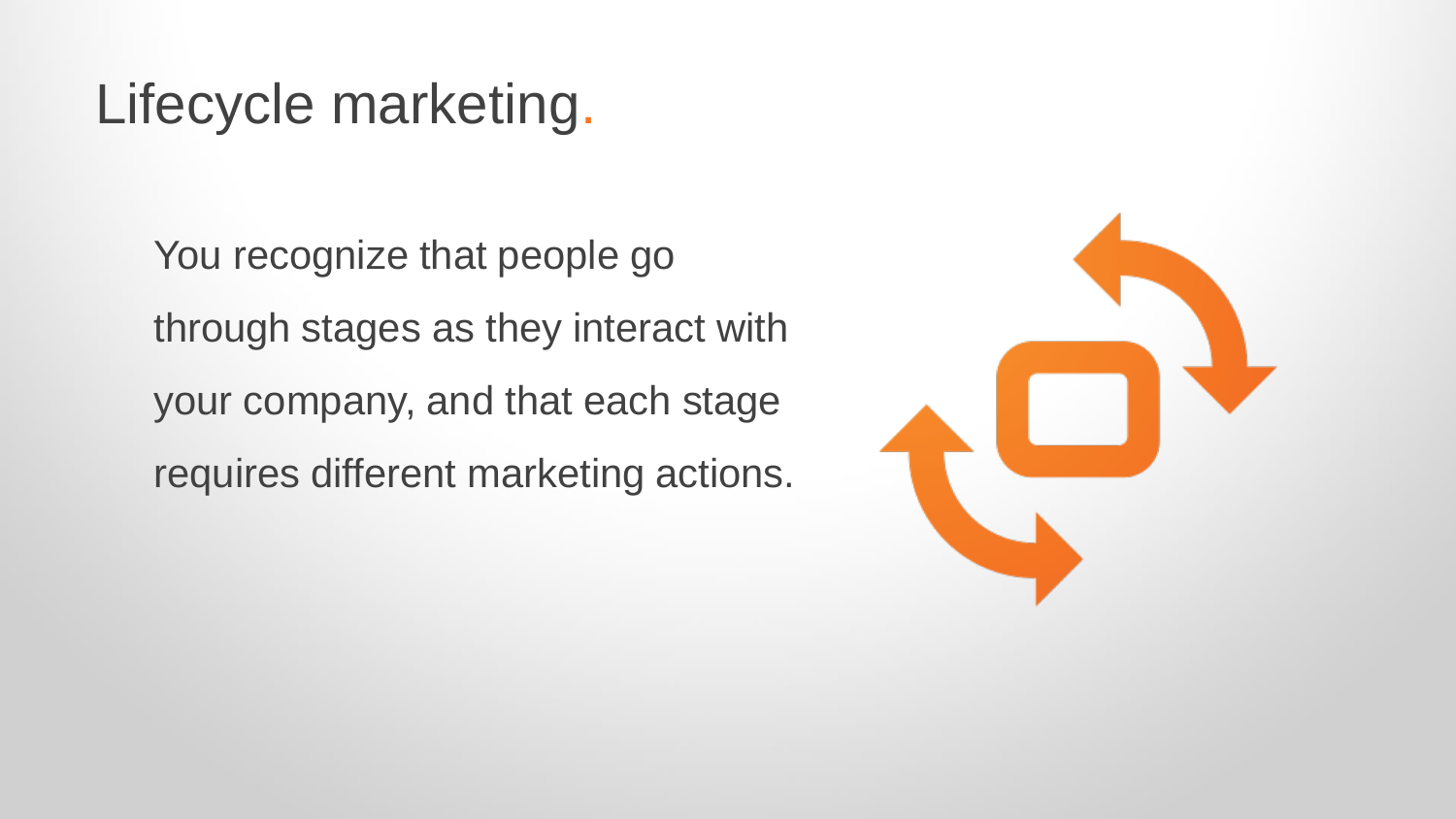#### Personalisation and context.

As you learn more about your leads over time, you can better personalize your messages to their specific needs.

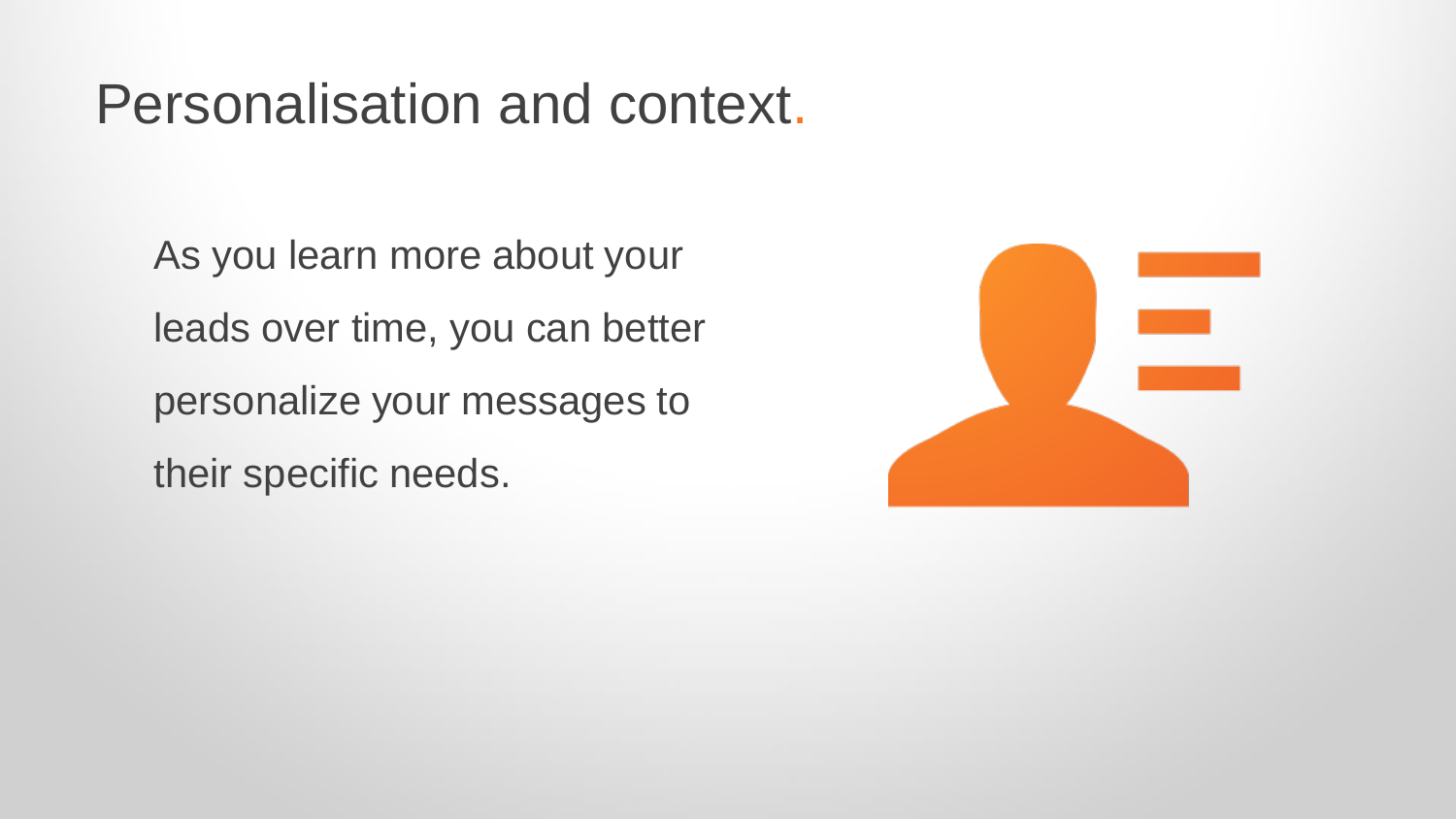#### A multi-channel presence.

Inbound marketing is multi-channel by nature because it approaches people where they are, in the channel where they want to interact with you.

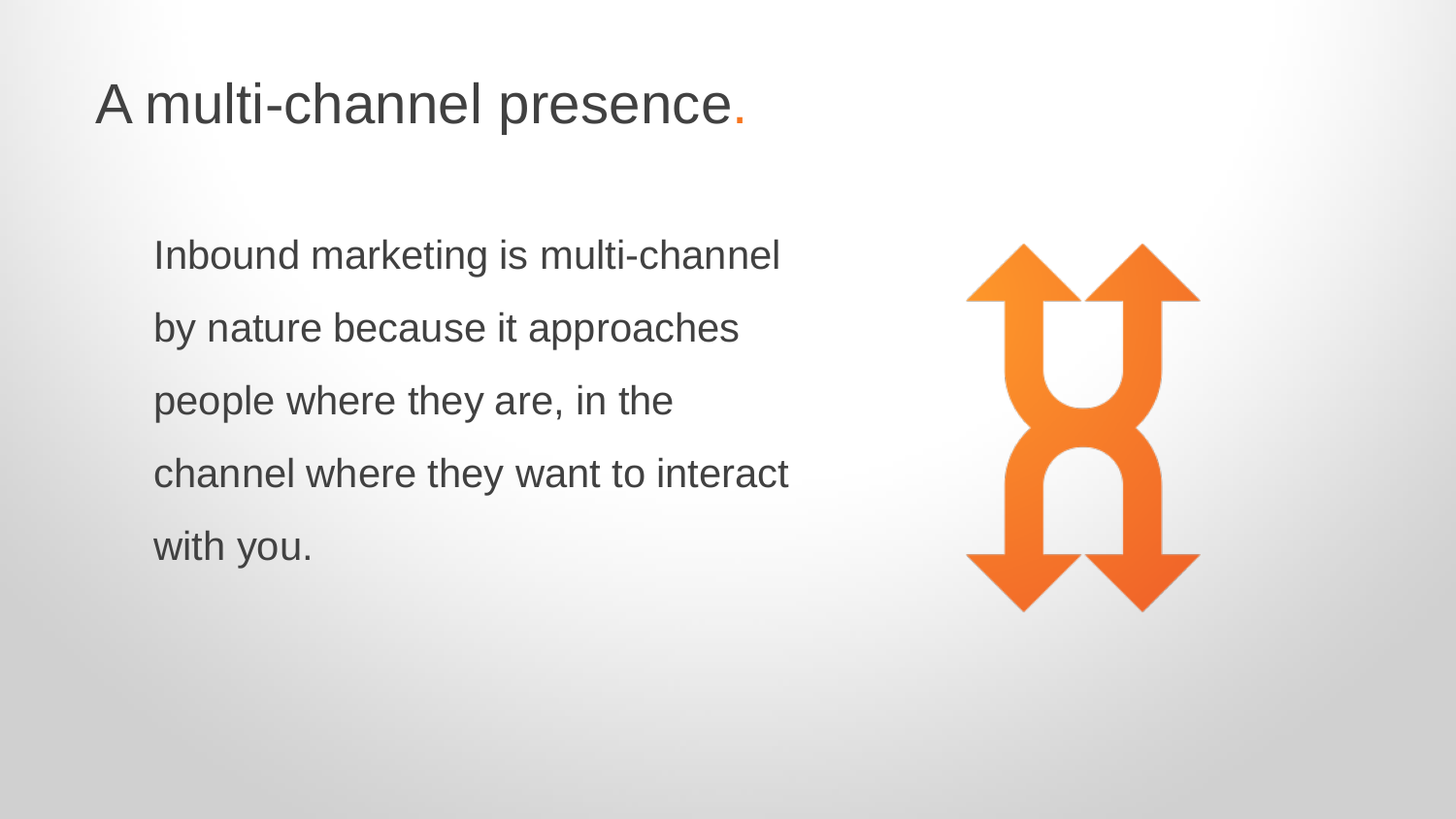### Integration.

Your publishing and analytics tools all work together like a well-oiled machine, allowing you to focus on publishing the right content in the right place at the right time.

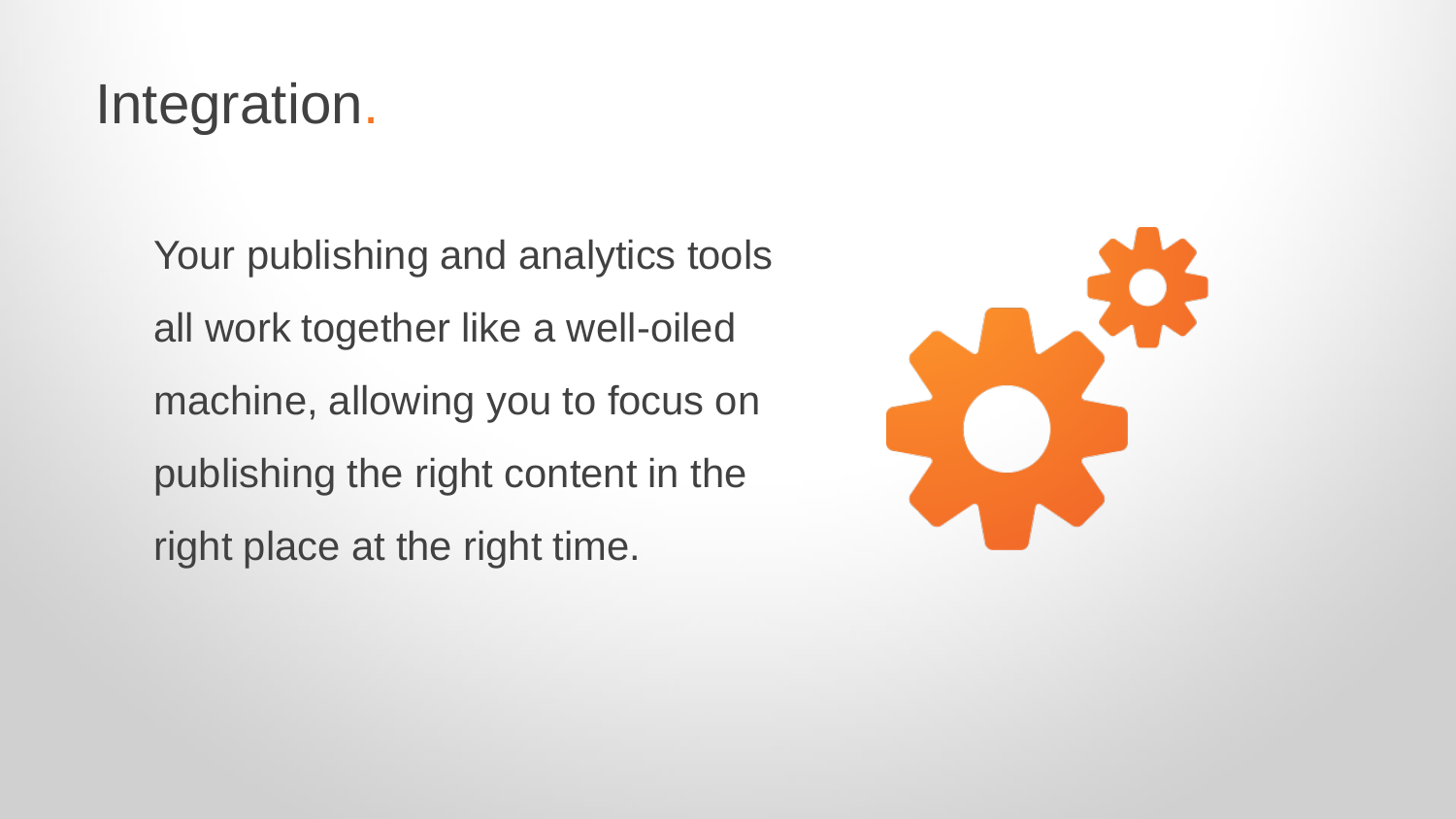#### In summary, Inbound Marketing is about ...

- Building trust, not skepticism among your prospects.
- Being valued, not ignored by your customers.
- Outsmarting, not outspending your competitors.

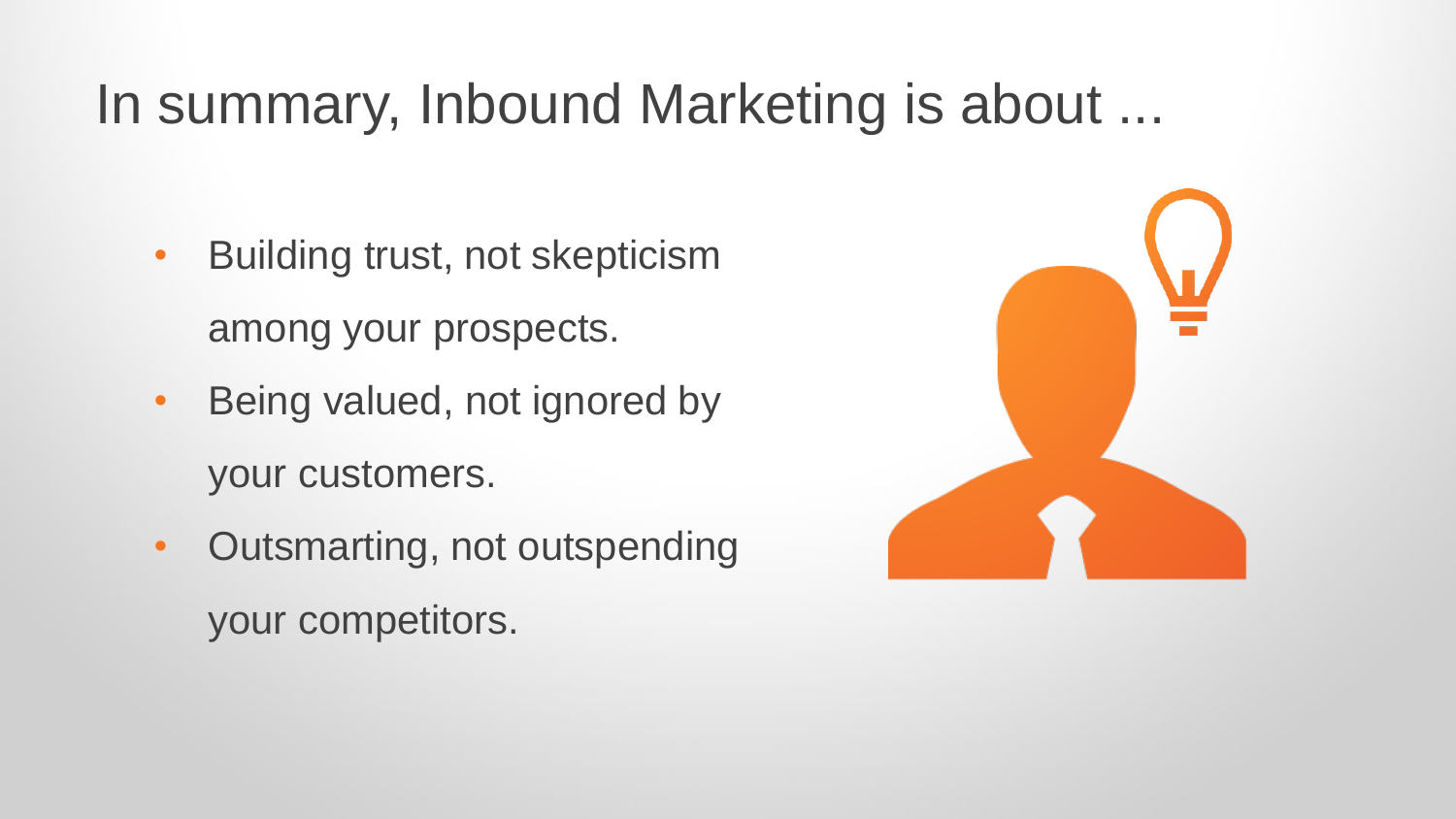# 3 The methodology:<br>3 How Inbound works.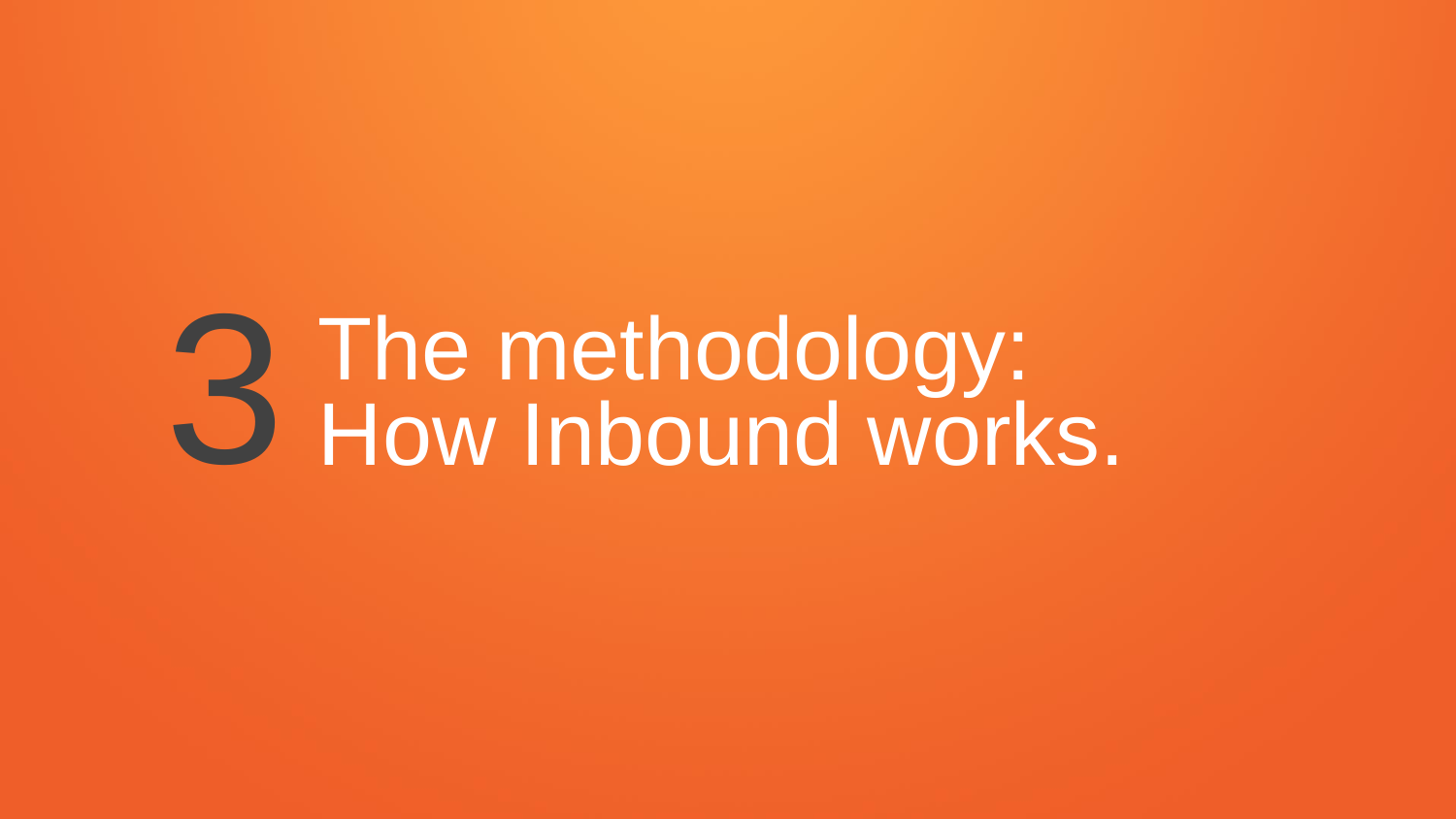#### The methodology.

The inbound philosophy is backed by a methodology that helps attract, convert, close, (and delight) visitors, leads and customers through a variety of channels such as social media, blogging, SEO, landing pages, forms and email.

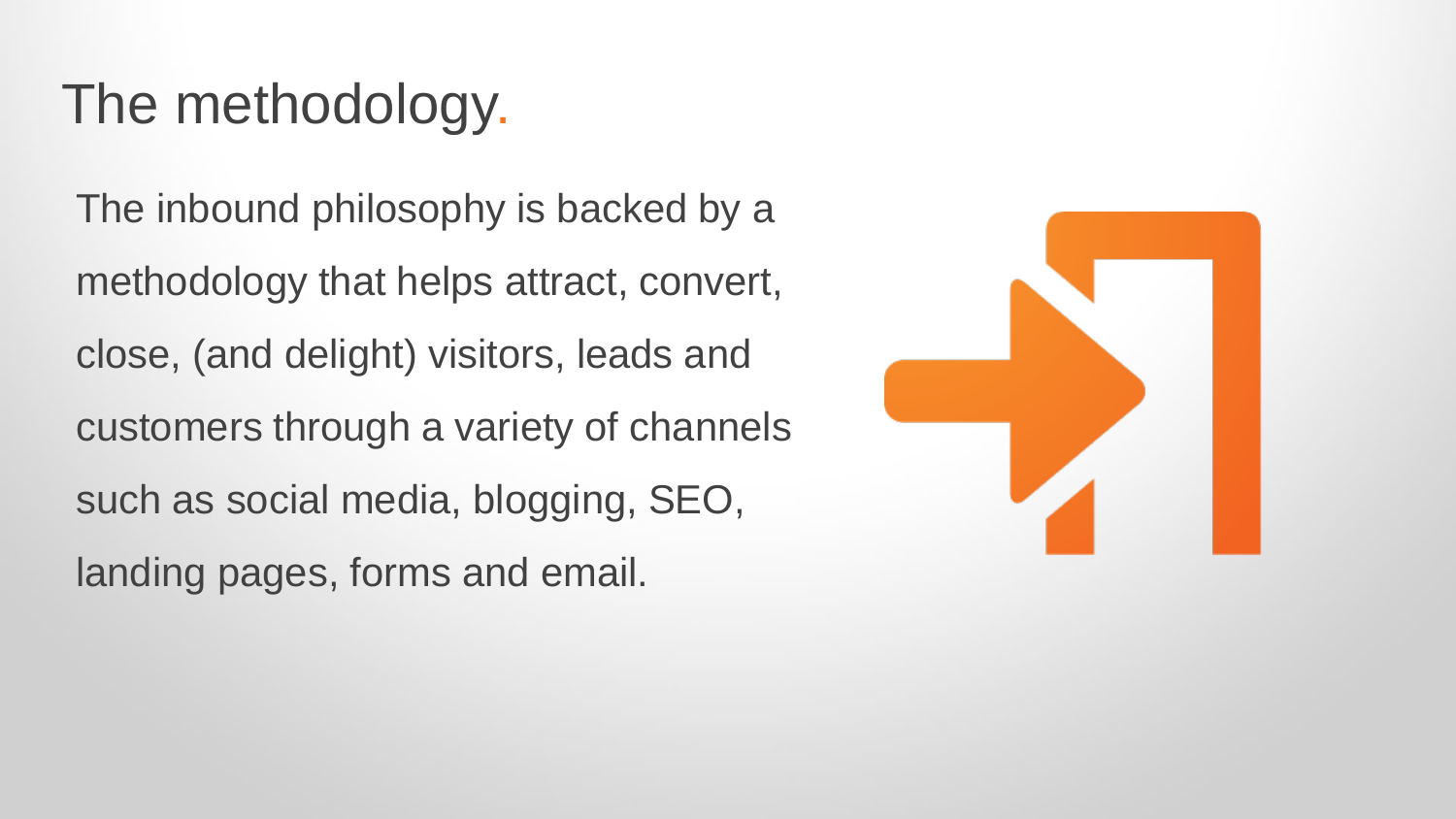The methodology facilitates the buyer journey through the sales funnel – from strangers to promoters of your brand.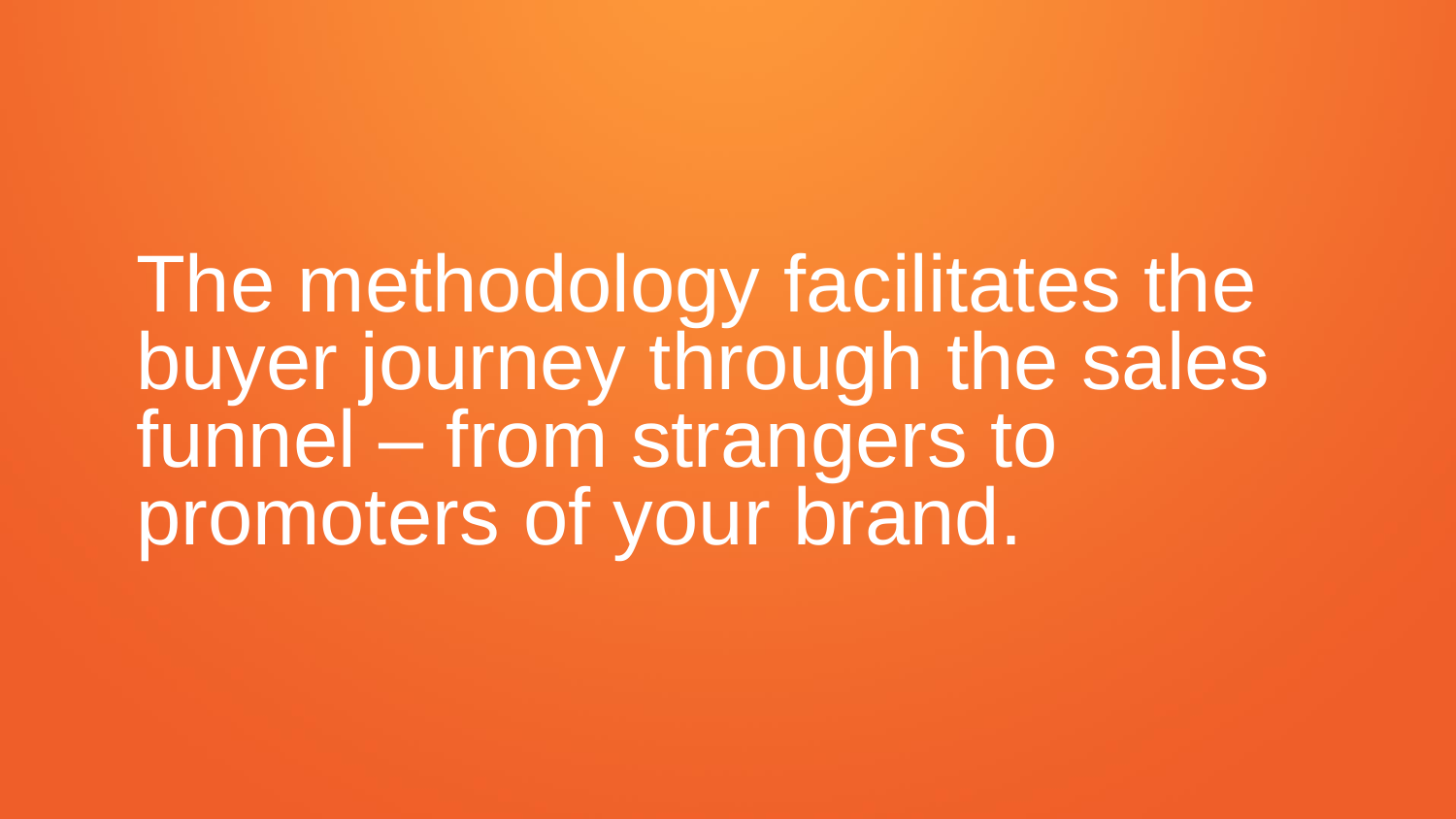#### The methodology visualised as a sales funnel.

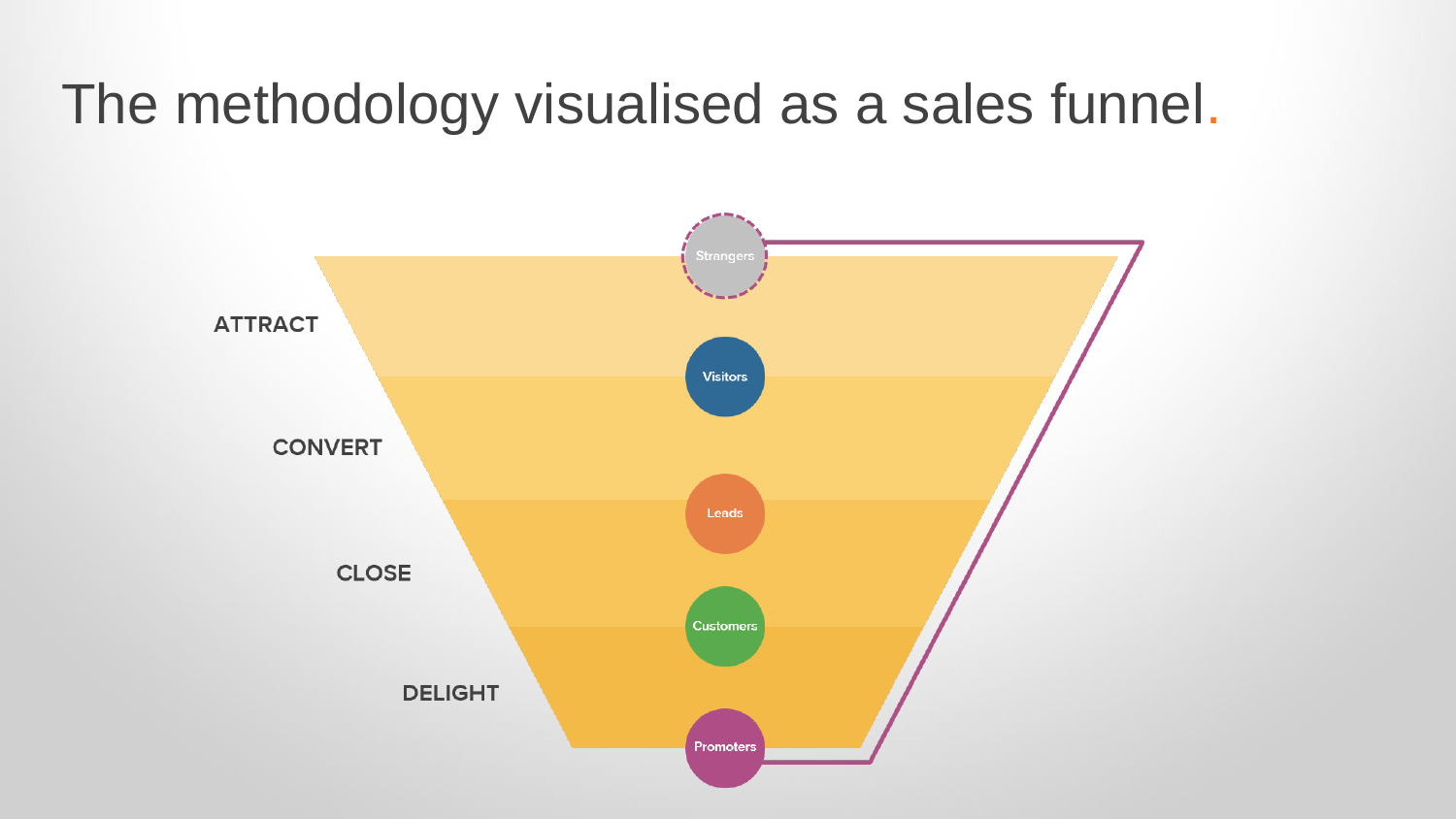#### 1) ATTRACT: GET TRAFFIC

Create **blog** content, search engine optimise (**SEO**) that content, and promote it on **social media** sites.

#### 2) CONVERT: GET LEADS

Place **calls-to-action** throughout your website, blog, social accounts, and email to drive visitors to **landing pages with forms**.

#### 3) CLOSE: GET CUSTOMERS

**SEO** 

**Blog** 

4) DELIGHT: ANALYSE & OPTIMISE Send leads **targeted, automated emails** to drive them through your buying cycle. Provide your sales team with **lead intelligence** for more effective sales calls.

**Visitors** Calls-to-Action Forms **Landing Page Optimization** Leads **Email Optimization Sales Alerts** CRM Synch # Personalized Email + Web + Social Lead Scoring Nurturina **Customers** Email + Web + Social **Feedback Forms** Engagement Promoters

itranger

**Sites** 

**Mobile Optimization** 

**Social Media** 

**Analyze** the success of your marketing campaigns, and determine which areas need further **optimization** or **personalization** for future success.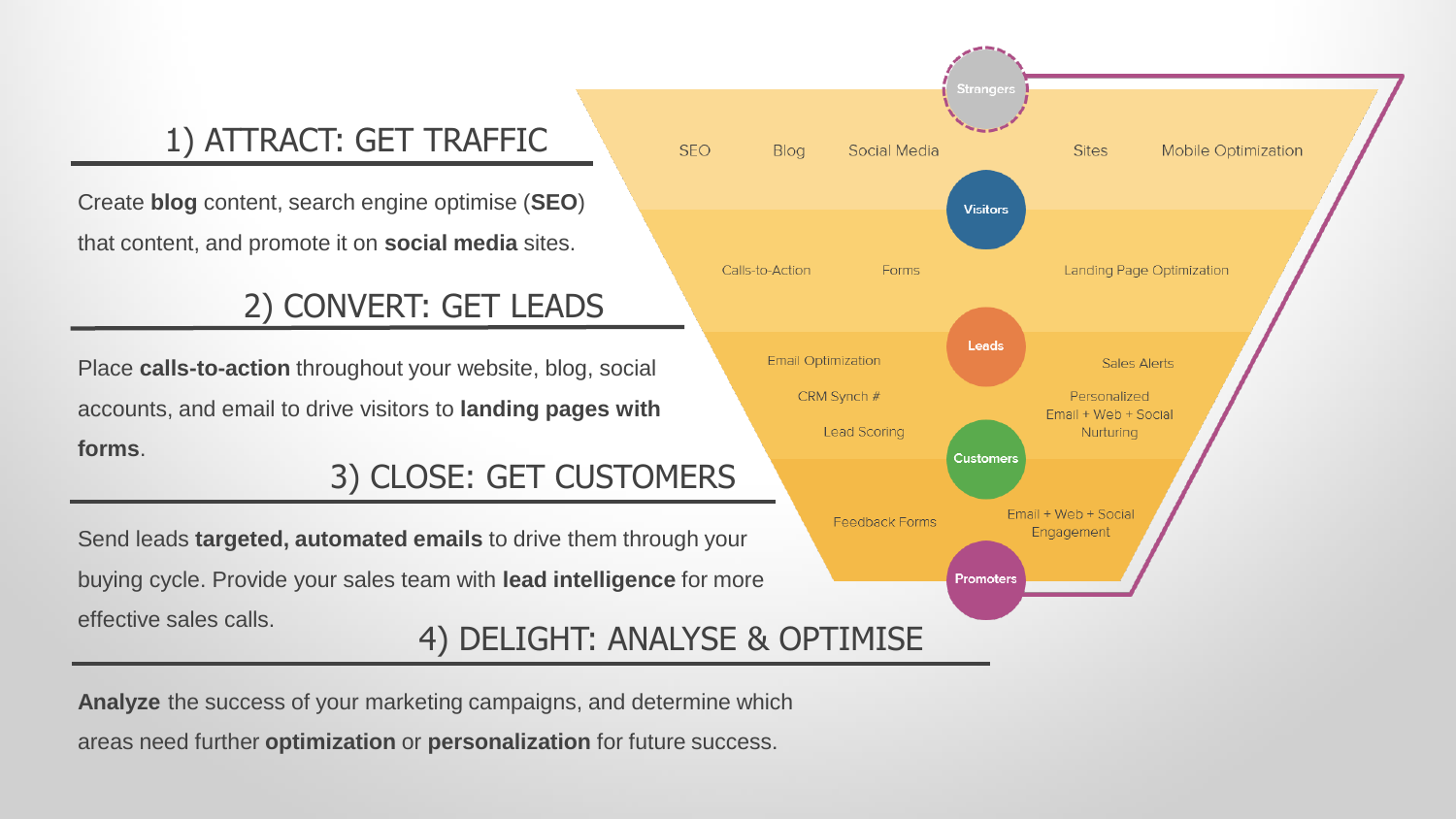